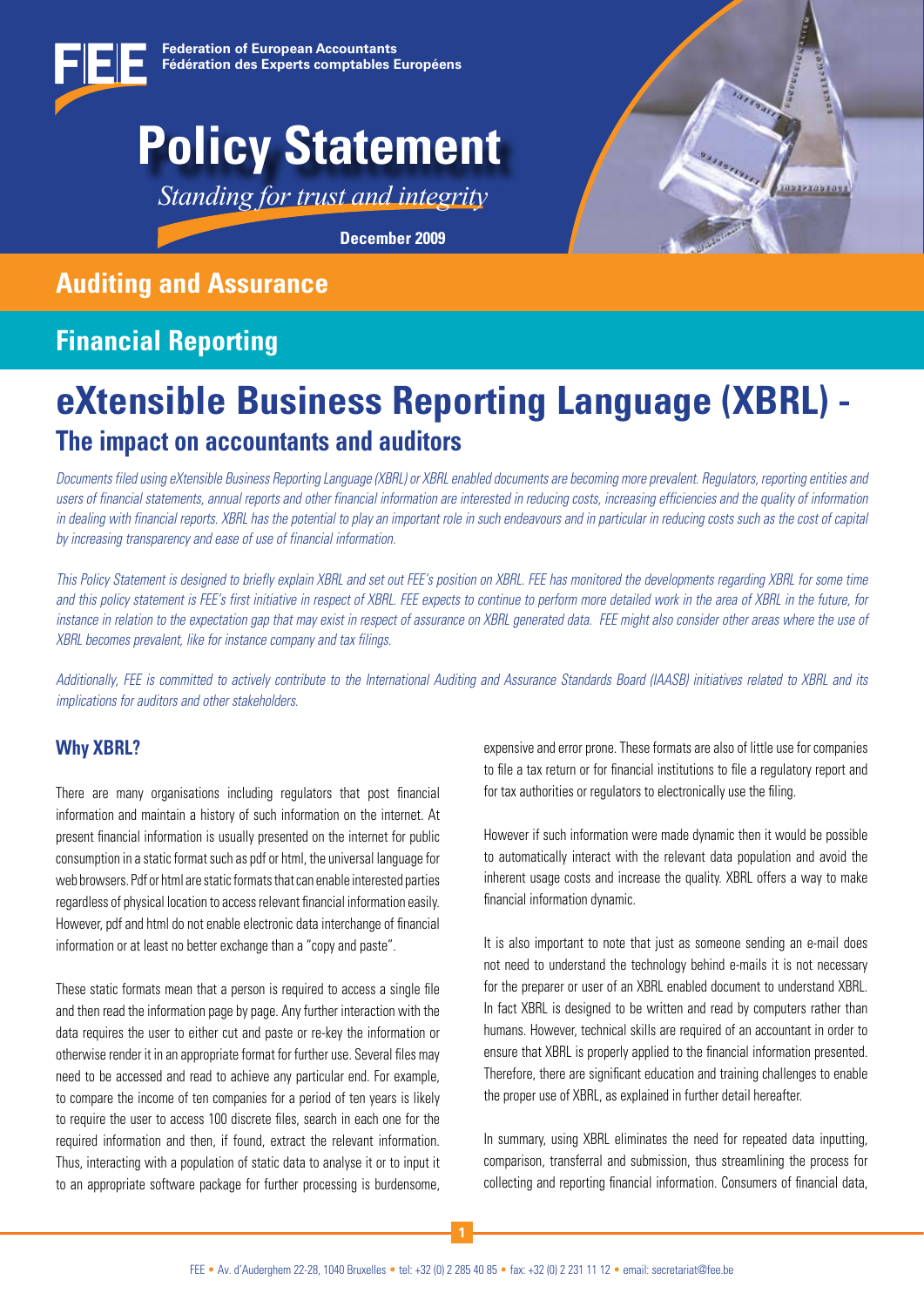

# **Policy Statement**

including investors, analysts, financial institutions and regulators, can receive, find, compare and analyse data much more rapidly and efficiently if it is in XBRL format.

#### **What is XBRL?**

XBRL is a computer based language for the electronic communication of business data. XBRL is promoted by an international non-profit consortium of companies, organisations and government agencies. It is an open standard, free of licence fees.

#### **Who is using XBRL and for what?**

Australia, Belgium, Canada, China, Denmark, France, Germany, Hong Kong, India, Israel, Italy, Japan, Korea, the Netherlands, Singapore, Spain, Sweden, Thailand, the United States of America and the United Kingdom are among the jurisdictions that require or have XBRL enabled regulatory filings to various degrees. In certain jurisdictions XBRL enabled filings are required mainly for supervisory reports to the banking regulator. Other jurisdictions have enabled XBRL filing of statutory financial statements for their business registers of financial information and in connection with corporate tax returns to their tax authorities.

#### **How does XBRL work?**

Instead of treating financial information as a block of text - as in a standard internet page or a printed document, XBRL provides a computer readable tag similar to a bar code so that electronically each individual item of data is uniquely identifiable.

#### **XBRL Tags**

The tag assigned to a specific figure in the financial information identifies certain characteristics that allow the information to be read, understood and manipulated by a computer programme that can recognise the tag. XBRL enables the automated processing of business information by computer software and so cuts out laborious and costly processes of manual re-entry and comparison. Computers can treat the data "intelligently": they can recognise the information, select it, analyse it, store it, exchange it with other computers and present it automatically in a variety of ways for users. In this way, XBRL greatly increases the speed of handling of financial data, reduces the chance of error and permits automatic checking of information.

#### **XBRL Taxonomies**

The library of tags required for any particular purpose is referred to in the XBRL world as a "taxonomy" and individual tags are known as taxonomy elements. Taxonomies are available for all major Generally Accepted Accounting Principles (GAAPs) including International Financial Reporting Standards (IFRSs) and US GAAP. Taxonomies that are officially recognised by the XBRL International Consortium are free to use and available at: http://www.xbrl.org/Taxonomies/

The latest IFRS taxonomy is available at: http://www.iasb.org/XBRL/ XBRL.htm. Readers may find the following document available from The International Accounting Standards Board (IASB) website particularly useful: *IFRS Taxonomy Guide 1.00 – All you need to know about the IFRS Taxonomy*  as a preparer, supervisor, software developer<sup>1</sup>. The IASB is also consulting on the development of an IFRS for SMEs Taxonomy which is expected to be finalised by April 2010.

The XBRL taxonomy for IFRS complies with the requirements of International Accounting Standard 1 (IAS 1) on Presentation of Financial Statements. IAS 1 allows flexibility in the presentation of IFRS-based financial statements, which is included, and is expected to continue to be included, in the XBRL taxonomy for IFRS.

In addition to GAAP taxonomies, specific taxonomies have been developed by regulators and others for specific reporting purposes. Further, a special taxonomy to support the collation of data and internal reporting within organisations known as the Global Ledger taxonomy has been developed.

#### **Extending a taxonomy**

No two businesses are the same and as a consequence no two financial statements are likely to be the same. It is therefore highly unlikely that a taxonomy can be created that contains all the various elements any given population of reporting entities may require to tag up their financial report. For example, the tags a bank might need for its financial statements or annual report will likely differ from those required by a manufacturing company even though both may use the same reporting framework such as IFRS. In addition there may be entity specific information e.g. analysis of sales by product line that would be unique to the reporting entity. The "X" in XBRL stands for "extensible" and accordingly XBRL is flexible, enabling reporting entity to create specific elements by way of "extensions" to a given taxonomy. Such flexibility supports the adaptability required to ensure that the results, cash flows and financial position of a reporting entity can be presented fairly for any given accounting framework.

Use of extensions requires care to ensure that comparability with other reports using the same taxonomy is not unduly hindered. Accordingly it is important that extensions are used appropriately. Comparability is clearly enhanced when commonly used extensions are separately codified into the appropriate taxonomy to the extent possible.

<sup>1</sup> http://www.iasb.org/NR/rdonlyres/95D8BAE9-24A1-40D1-A6B1-46F1B9F32436/0 IFRSTaxonomyGuide100080828.pdf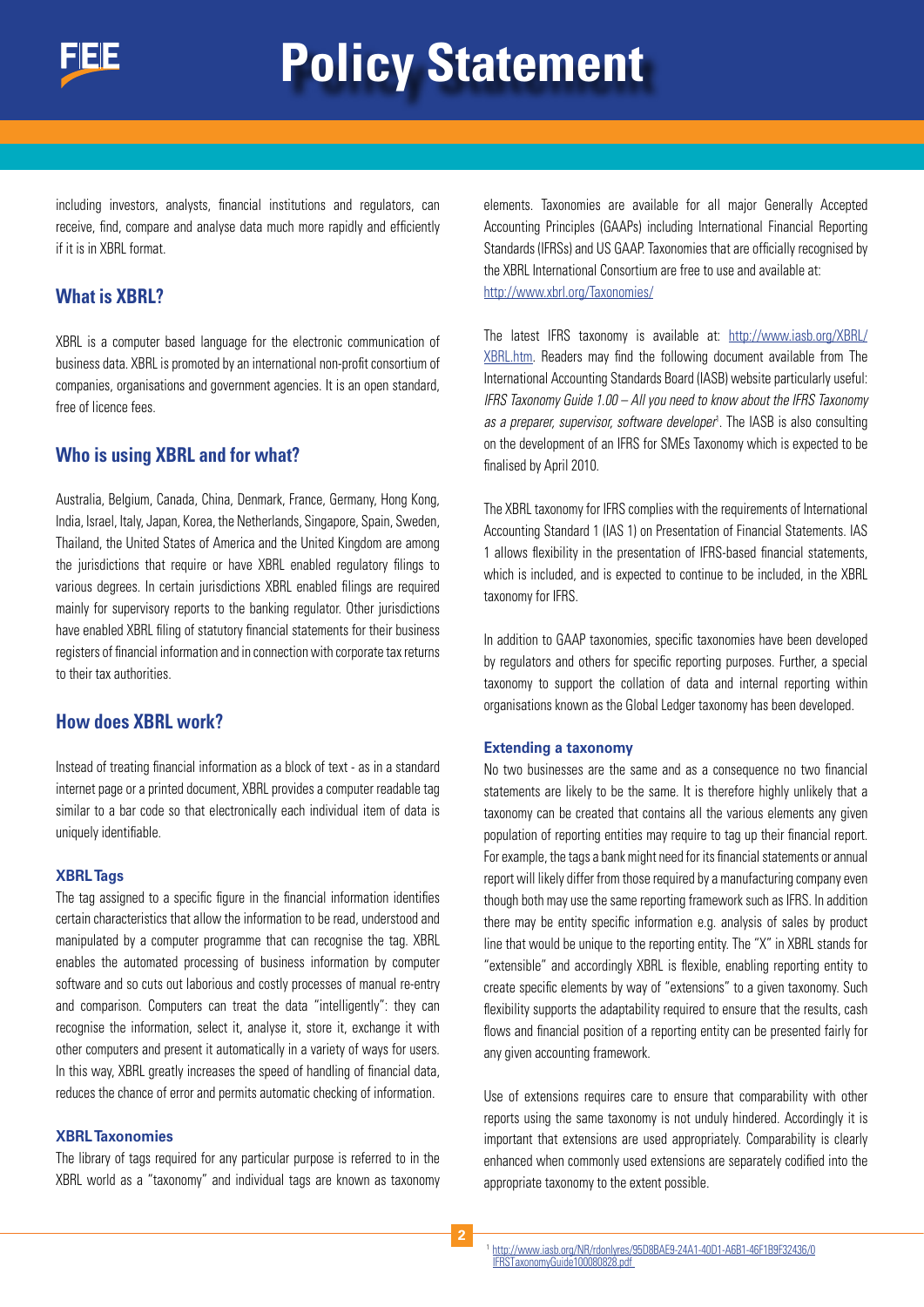# **Policy Statement** *Standing for trust and integrity*

#### **XBRL Specification**

E-mails can be transmitted and received worldwide regardless of computer system because the basic Information Technology (IT) standards required to make e-mail work have been codified and those rules have universal acceptance. Likewise, XBRL enabled information can be created and accepted by any computer as the IT standards that underlie XBRL have universal acceptance. These rules are called the XBRL Specification<sup>2</sup> and have been established by the XBRL International Consortium.

Generally, accountants do not need to be familiar with the detail of the Specification to use XBRL. Among other things, the Specification sets out rules as to the information that is required to create valid XBRL instance documents, taxonomies and extensions thereto.

#### **XBRL instance**

An XBRL instance is a computer file containing the XBRL tags for a given set of financial information. For example if a reporting entity tagged up its Annual Report the resulting computer file containing the tagged information is called an XBRL instance document. The tagging up of the annual report for any previous financial year would result in a further XBRL instance document for that year.

Instance documents are not meant to be read by users of financial statements; they are written in computer code, comparable to the html coding that is behind many internet pages. The benefits of XBRL-tagged information appear when an application converts the instance document to a human-friendly reporting format, in much the same way that a web browser converts html

code into the internet pages that we see. Such an application can be either a style sheet that transforms the instance document into a human readable format (what is known today as financial statements or an abstract of them), or any other tool that an application can use to consume the data buried into the instance to perform analysis or comparison.

An XBRL instance is prepared once but is capable of use many times and this flexibility allows a variety of user needs to be met. For example, an instance document could be used by an investor to extract data for analysis; used by the tax authorities to extract the information needed for tax return purposes; used by a bank for credit control purposes and so forth. In each case the user applies its particular computer application to the instance to extract the required data if these tagged data are available in the instance document.

Recently a new solution that uses web browser technology (html or xhtml) to handle instance document styles has been developed. This new solution is called Inline XBRL (iXBRL). It provides a mechanism taking XBRL fragments in financial and business information in html and adding to it hidden metadata which can be used to construct a machine-readable copy of the same information. The objective is to provide documents which can be viewed in a web browser while making use of XBRL tags which can be processed automatically by consuming applications.

The diagram below shows the XBRL reporting process. The information of a company, most of the time already electronically available in computer systems, is being tagged with XBRL labels. Information which is not available in the computer systems of the company can be inserted manually. The

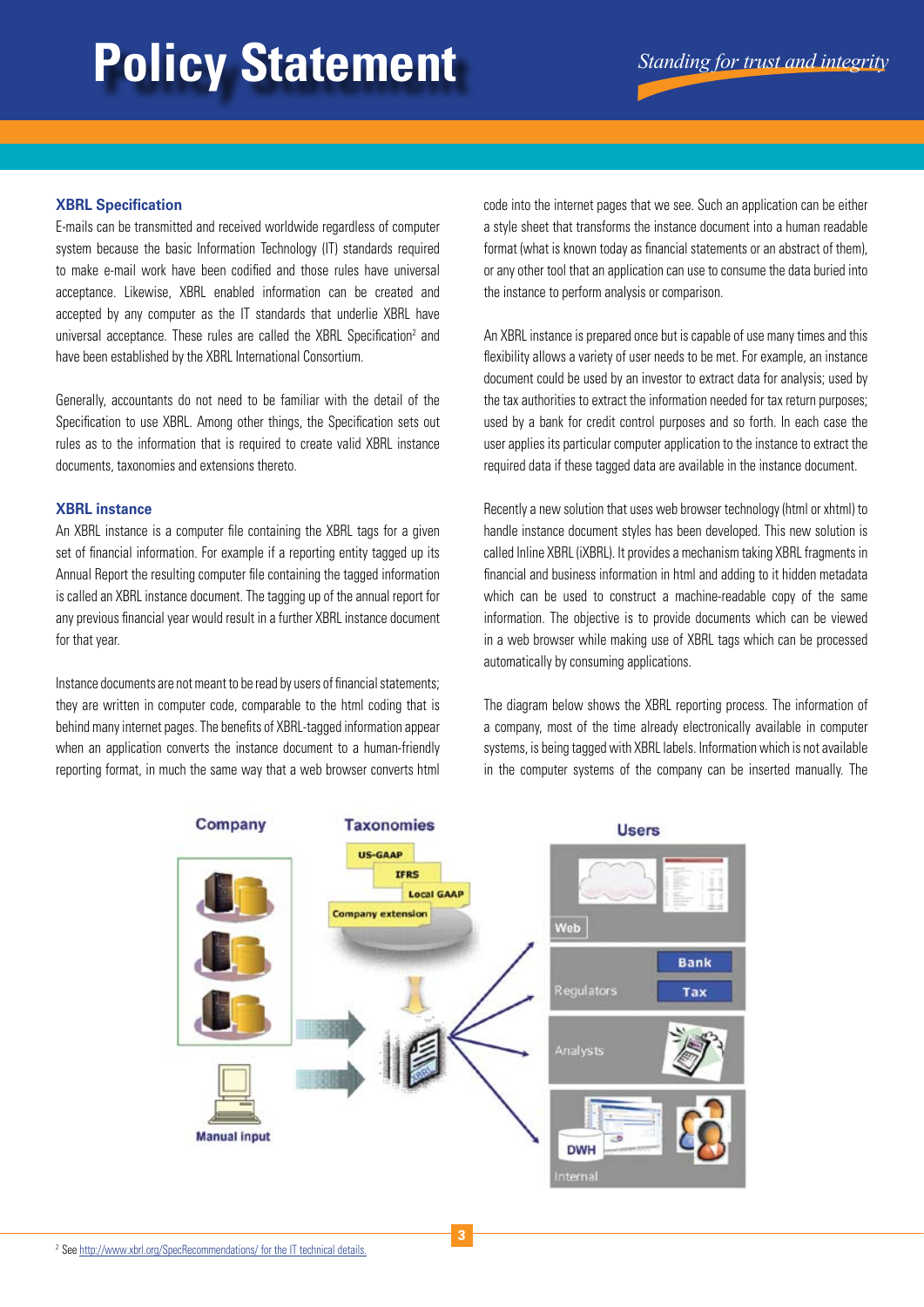XBRL labels are defined in a XBRL taxonomy. This taxonomy can be a core taxonomy based on IFRS, US-GAAP or a taxonomy based on local GAAP. It is also possible that the company uses company specific labels (extensions), which are defined by the company itself. The tagged data, called an instance document, is being sent by electronic means directly to users, like regulators or analysts or put on the web for interested parties to use. It is also possible to use XBRL internally and store data in XBRL format in a data warehouse (DWH) to be analysed.

### **XBRL enabled software**

A variety of computer software solutions are available covering the creation and maintenance of taxonomies and extensions as well as the creation of instance documents. In relation to annual reports, commonly available reporting packages in a number of jurisdictions incorporate elements of XBRL either as part of the standard package or as an add-on.

In an integrated XBRL system, tagging of data is built-in and initiated when data are first input into the system. In an added-on XBRL system, data from the existing financial reporting system are converted into XBRL data at a later stage.

#### **Supporting technologies**

XBRL as a computer language requires supporting technologies covering software applications that:

- Enable the user to map business data from their pre-existing systems against appropriate XBRL taxonomies;
- View, edit, and publish XBRL enabled data including validating XBRL instance documents against taxonomies;
- Render XBRL enabled data in various formats for communication with interested parties;
- Provide for features such as version control, encryption, electronic signing and ensuring access to non-corruptible data only.

Recipients of XBRL enabled data will also require software applications enabling them to:

- Reference web services that facilitate the automated pulling of XBRL enabled data from the internet;
- Analyse the XBRL enabled data confirming its validity and appropriately port it over the user's relevant applications;
- Render the XBRL data in the user's desired format.

#### **Implications for statutory auditors**

Auditors generally opine on the truth and fairness of the financial statements of a reporting entity taken as a whole. This is based on a static (paper) document for which there is only one possible format and view.

The auditor is not expected to perform any work or provide any assurance on any of these XBRL taxonomies for which responsibility is to be borne by the developing organisation, like the IASB, the US Securities and Exchange Commission (SEC), etc. Just as auditors do not express an opinion on IFRSs or US GAAP themselves, the auditor would not express an opinion on the taxonomy itself.

There is an open question as to the level of assurance that stakeholders may require or expect in relation to annual financial statements that are XBRL enabled. Clearly it is possible for auditors to carry out agreed upon procedures in relation to a given instance document<sup>3</sup>.

However given the dynamic nature of any given XBRL enabled document and the multiple ways in which it can be formatted or rendered it is possible that in time, the adoption of XBRL may require changes to the audit process to provide assurance to external stakeholders that each item of data within the given instance document maintains its integrity rather than assurance on the instance document taken as a whole. If an auditor was engaged to provide assurance on XBRL-tagged data, the auditor would consider the appropriate subject matter of the engagement along with other salient features such as general IT controls, controls over the suitability of the taxonomy and the integrity and completeness of processes such as the tagging of the financial information and any extensions required to the taxonomy in that process.

The IAASB is currently undertaking consultation to determine what auditors may be asked or expected to do with regard to XBRL. This may result in the development of guidance for auditors on the approach to be followed when XBRL financial statements are to be filed together with an auditor's report. The IAASB also plans to:

- (a) Monitor developments with regard to XBRL to determine whether there is a demand for related assurance services;
- (b) Monitor developments in continuous auditing and the continuous availability of information to assess whether to develop guidance; and
- (c) Monitor other technology-related matters that may affect the audit of financial statements and therefore require the attention of the IAASB, for example, the effect of technology on audit evidence.

**4**

<sup>&</sup>lt;sup>3</sup> AICPA's SOP 09-1 http://www.cpa2biz.com/AST/AICPA\_CPA2BIZ\_Specials/New\_Releases/ New\_Releases\_Publications/PRD~PC-014947/PC-014947.jsp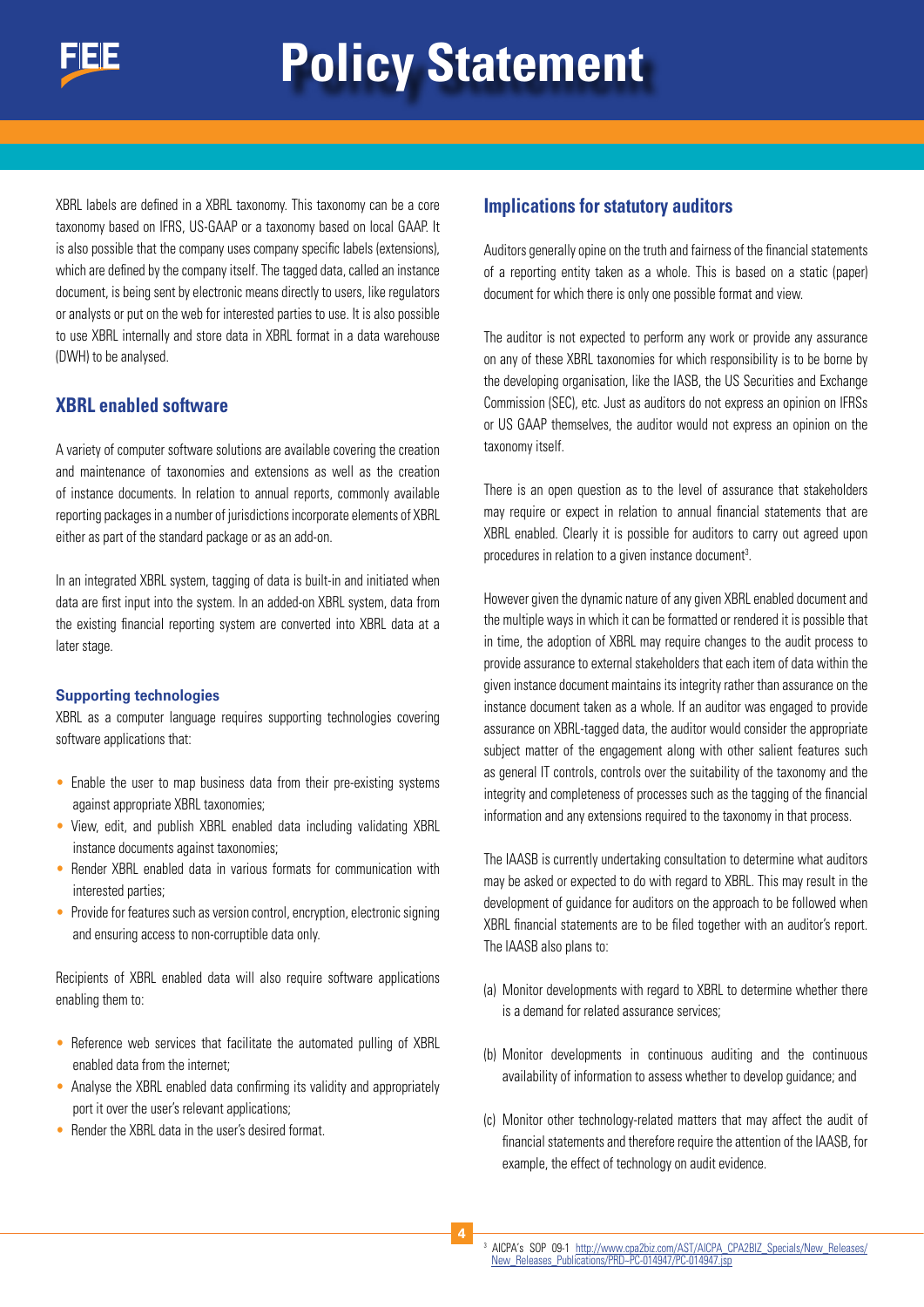# **Policy Statement** *Standing for trust and integrity*

As is the case with the provision of any service, auditors may need to consider the risks associated with being involved with financial statements prepared using XBRL and should carry out a risk assessment appropriate for the involvement with electronic information.

# **Other implications for the accountancy profession**

As more and more entities file their financial statements, their tax return, statistical and other data using XBRL rather than paper-based documents, the client demand for assistance in these areas has increased and will continue to do so.

Such assistance for non-audit clients is usually provided under the form of a compilation engagement whereby the accountant uses accounting expertise, as opposed to auditing expertise, to collect, classify, summarize and enable filing of financial and other information.

The procedures employed are not designed and do not enable the accountant to express any assurance on the compiled information. However, users of the compiled information derive some benefit as a result of the accountant's involvement because the service has been performed with professional competence and due care.

## **Practical consequences of the adoption of XBRL**

Properly implemented, XBRL enabled documents can provide a variety of benefits to reporting entities of all sizes including:

- Saving costs by enabling the preparation of data in one form and automatically generating many outputs. Re-keying of data and other manual tasks can be avoided;
- Increasing the speed and reliability of financial information;
- Reducing the effort required to gather, compile and prepare financial information thus freeing up time and resources to focus on more value added tasks such as analysis, forecasting and decision making;
- Making better use of the internet in communicating with investors;
- Simplifying the process and reducing the costs involved in regulatory reporting to tax and other authorities;
- Obtaining quicker responses from counterparties, including banks and regulators.

Some of the challenges that preparers of financial statements and information presented using XBRL could face are:

- Time and effort required to learn XBRL:
- Cost of investing in XBRL software;
- Implementing new procedures and processes;
- Managing the proliferation of taxonomy elements;
- Overcoming any initial resistance to moving from a paper-based (traditionally signed) document centric process to electronic documents (signed by electronic signatures).

Some of the challenges that auditors of financial statements and information presented using XBRL could be confronted with in addition to the ones preparers could face are:

- The level of assurance which can be given on the different steps within the XBRL process to prepare XBRL financial statements;
- Auditor's involvement in the provision of assurance related to XBRL generated data beyond the information currently included in hard-copy financial statements;
- Current lack of standards to perform assurance work on XBRL generated financial statements;
- The accuracy, completeness and comparability of extensions to taxonomies;
- Issues related to narrative notes disclosures;
- Changes in the audit approach and/or audit opinion;
- Issues with the use of electronic signatures;
- Managing the possible widening of the expectation gap;
- Managing specific risk associated with the association of an audit opinion and a set of financial statement both in an electronic and dynamic format.

## **Education and training**

There are two pillars to XBRL: an IT literacy pillar and a technical accounting and auditing pillar. Organisations wishing to adopt XBRL will need to consider both pillars in establishing their training needs to ensure successful use of XBRL.

IT support will be required in relation to the information technology requirements and appropriate steps will need to be taken by organisations to ensure that the providers of IT support are familiar with the technologies required to enable XBRL.

Preparers of financial statements and financial information will need to be familiar with the organisation's selected XBRL software package or packages and have the IT abilities to put those packages to best use. However, the key requirement for accountants will be to relate their technical accounting skills to the information being XBRL enabled. Key areas for training include ensuring the accountant has the necessary skills to: